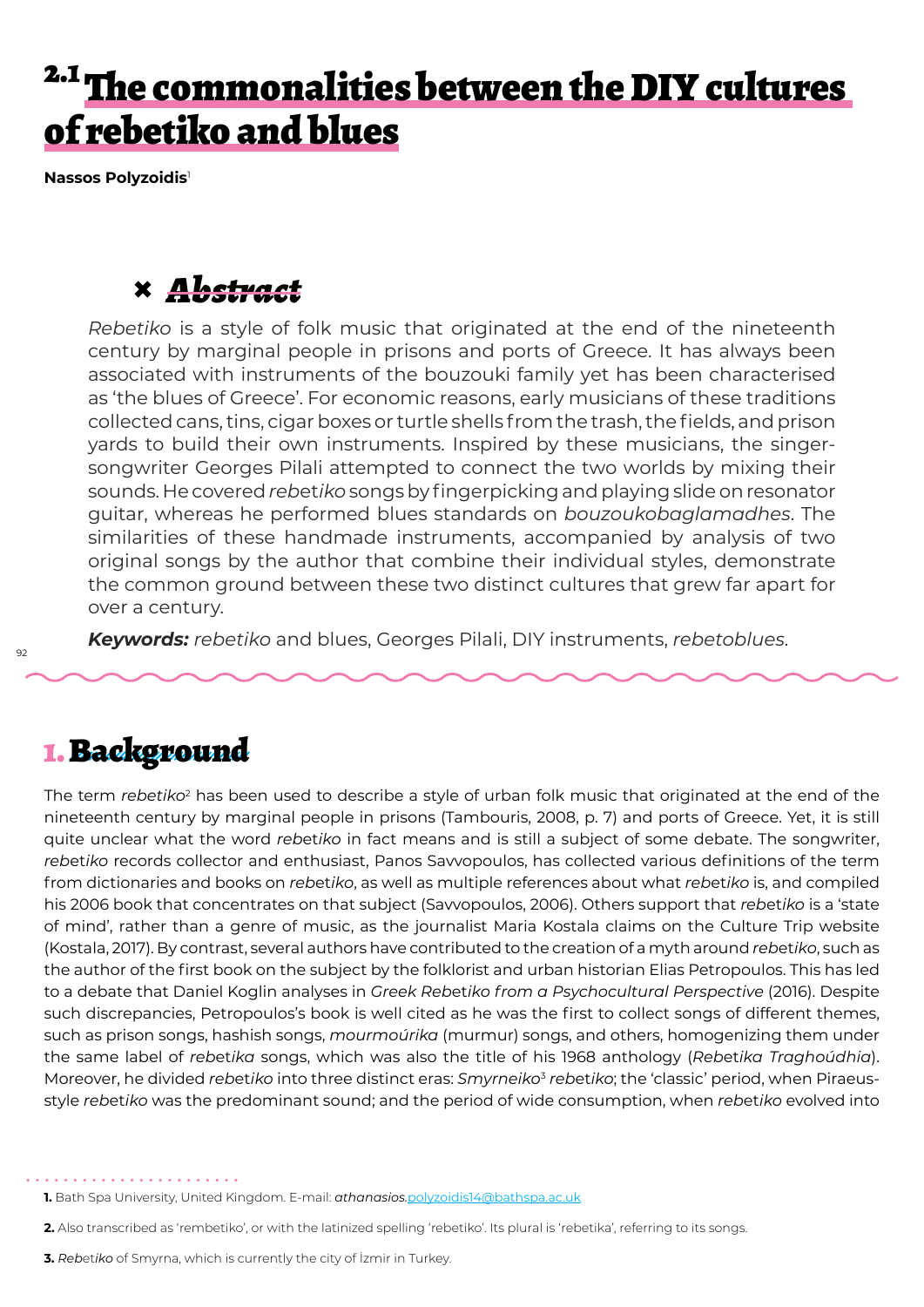*laïkó*4 and *archontorebétiko* (posh *reb*et*iko*). Finally, the second edition of his anthology was a sizeable tome that included a substantial archive of photographs. In 1968, the Regime of Colonels, a far-right authoritarian military junta (1967-1973) banned his book, and he was sentenced to five months in prison (Tragaki, 2007) for "pornography" (Taylor, 1981, p. 9). In fact, *reb*et*iko* has previously been banned for long periods of time, in different eras of Greek history and since the beginning of the twentieth century. Even holding an instrument that has been associated with *reb*et*iko*, such as a bouzouki or *baglamas*, could result in a prison sentence, and lyrics and stories exist about policemen who would break the bouzouki of a *rebétis*<sup>s</sup> in the middle of the street. Within the last few decades, several books have been published, including comic books and digital anthologies with fresh illustrations. Some of these can be seen as a repetition of the key points of previous publications, such as Dimitropoulos's recent anthology of illustrations (2020), while others, such as Koglin (2016), try to shed light on the *reb*et*iko* debate. On several occasions, the term *reb*et*iko* has been implying the classic period of Piraeus-style *reb*et*iko*.

In 1962, Dick Dale gained worldwide popularity from his American surf rock version of the 1927 *reb*et*iko* song 'Misirlou' (Egyptian girl). Dale used the tremolo picking technique, which is quite common in surf music, but it is also a typical *bouzouki* technique. The song regained popularity in 1994, when the director Quentin Tarantino used it in the opening credits of his film *Pulp Fiction* (Grow, 2014). Once more, it renewed popularity in 2006, when sampled by the band *Black Eyed Peas* in their song 'Pump It', while concurrently Dale's version was included in the video game Guitar Hero 2 (Erlewine, 2019). Finally, it was heard in venues and at the closing ceremony of the 2004 Summer Olympics. In 2017, *reb*et*iko* was inscribed on the UNESCO's Representative List of the Intangible Cultural Heritage of Humanity<sup>6</sup>.

## 2. The Greek blues

*Reb*et*iko* had been described as 'the Greek blues', or 'the blues of Greece'. Although the precise origin of this definition has not been established, these descriptions have been repeatedly used in articles, interviews, album covers and promotional materials, including posters. In some cases, it has been used as the title for an article, regardless of whether the author presents this idea, or not. For example, Maria Kostala (2017) has used the title *Remb*et*ika: The Blues of Greece*, but there is only one superficial mention of the blues. This idea remains a subject of debate in for a of *reb*et*iko* enthusiasts. Examples of commercial use can be observed in the 2015 album *Reb*et*iko Au Bouzouki* by Paraskevas Grekis, which is subtitled 'The Greek Blues', or the 2018 poster *Reb*et*ika: Birth of the Greek Blues*, of the Greek Rebetiko Trio. Savvopoulos has contributed to the debate by disseminating his observations in different media, identifying similarities between *reb*et*iko*, the Portuguese *fado*, the Spanish flamenco, the Argentine tango, and especially the African American blues.

Dafni Tragaki seems to confirm that "one of the most commonly applied descriptions of rebetiko song was that which described the music as 'the Greek blues'" (Tragaki, 2007, p. 116). Most recently, Daniel Koglin states that "it is mainly Piraeus-style rebetiko that has been mixed with globalized musical idioms. Blues has been tried by several artists" (Koglin, 2016, p. 101). In the same page, he adds a footnote stating:

*\*It is interesting, though hardly surprising, that rebetiko is often mixed with various older and contemporary 'subcultural' or 'underground' styles such as the blues (cf. the albums by Pavlos Sidiropoulos, 1992; George Pilali, 1994 and Stelios Vamvakaris, 1995), […], post-punk (Kyriakides and Moor, 2010) and Gypsy swing (The Burger Project, 2013; Gadjo Dilo, 2013). Metaphorical statements like the common 'rebetiko is the Greek blues' or 'rebetiko is protest music' have their musical equivalent in these stylistic fusions (Koglin, 2016, p. 101).*

Stathis Gauntlett of the University of Melbourne also reports Pilali's record, as well as Vamvakaris's collaboration with the bluesman Louisiana Red that led to the 2009 album *Blues Me*et*s Reb*et*iko* (2001, p. 135). Additionally, *reb*et*iko* has been mixed with the blues in Sidiropoulos's posthumous EP (2003), and in the 2017 album of *reb*et*iko* and folk guitarist Dimitris Mystakidis (Polyzoidis, 2019, p. 4). Recently, Gauntlett (2019) published the article 'Rebetika, the Blues of Greece – and Australia' in the edited volume Greek Music in America.

**5.** A *reb*et*iko* musician, or a person that embraces the *reb*et*iko* ideology and lives a certain 'marginal' kind of life.

. . . . . . . . . . . . .

**<sup>4.</sup>** 'Song of the people', often described as 'urban folk song"4' or 'the Greek working-class song'.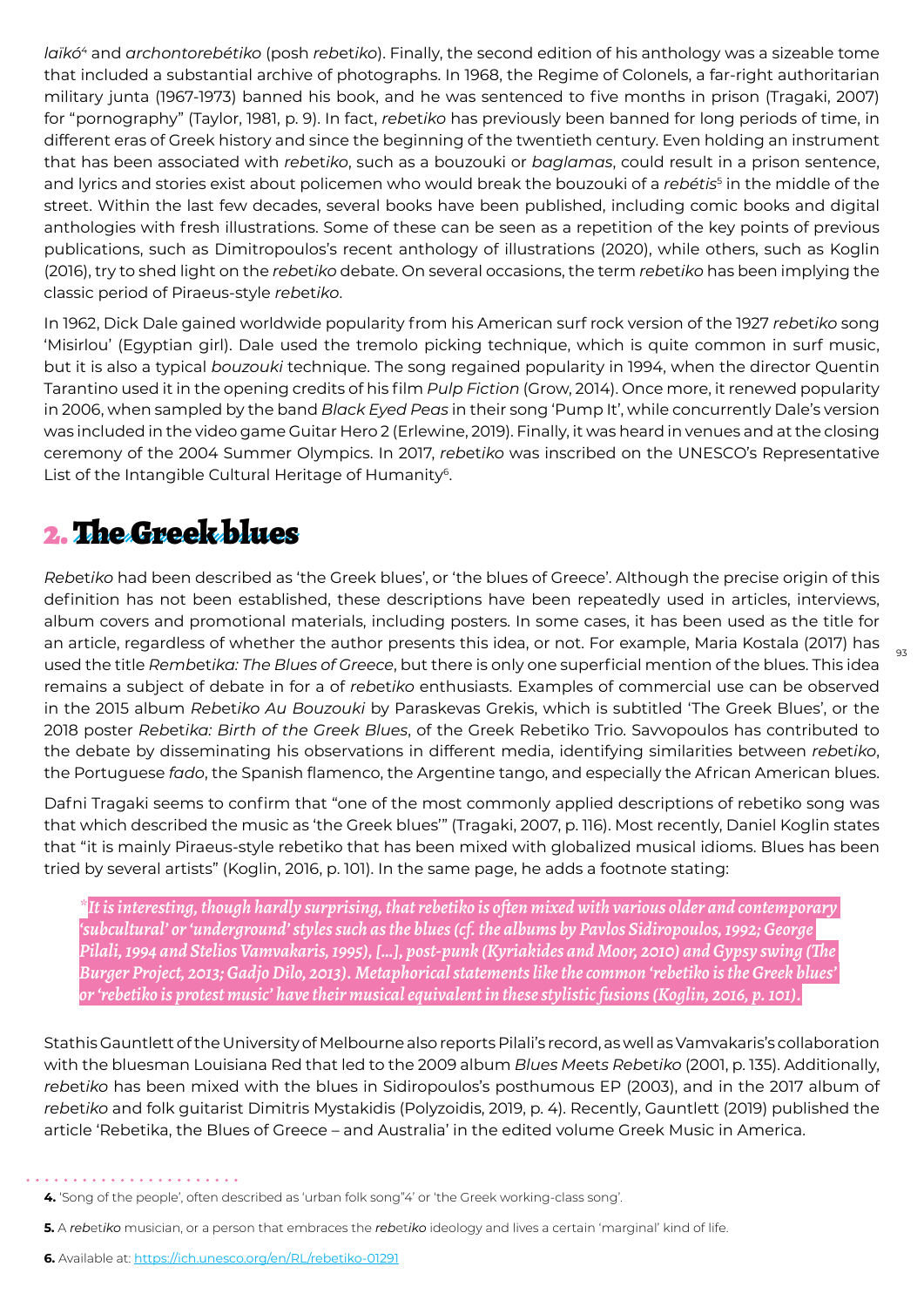#### **2.1. George Pilali and his album Theocomodia**

The 1994 album that Koglin describes as a mix of *reb*et*iko* with the blues is by the musician, singer-songwriter and satirical poet, George<sup>7</sup> Pilali: *Theocomodia* (Divine Comedy). This album contains more covers than originals, but Koglin based his observation on the fact that Pilali performed *reb*et*iko* songs with instruments that are associated with blues music, such as resonator slide guitar, and conversely, blues standards with instruments that are associated with *reb*et*iko* and Turkish music. More specifically, he presents himself, his guest artists, and his hired musicians in the liner notes of his album, declaring that Georges Pilali sings, and plays National Steel slide guitar, 12-string slide guitar, *banjoline* (mandolin-banjo), [Greek] *baglamas* and *sazi* (Turkish *bağlama*, or *saz*); The American blues singer Big Time Sarah sings; The American blues guitarist, harmonica player, and singer Louisiana Red sings and plays electric guitar and National Steel guitar. He refers to the musicians as 'the people', which is a slang, similar to the blues or jazz term 'the cats'. They play percussion, *santoúri* (the Greek cimbalom), washboard, bass guitar, saxophone, bouzouki, acoustic guitar, *kanonáki* (the Greek kanun), accordion, *tsaboúna* (the Greek bagpipes), [Turkish] *yaylı tambur*, [Turkish] *ney*, *oúti* (the Greek oud), tambourine, clarinet and *laoutokítharo* (a lute guitar). The result is an unusual mixture of a Greek out-of-the-ordinary artist, with two African American blues artists, and musicians playing electric instruments, Greek folk instruments, and Turkish instruments. The last two categories had previously been used in *reb*et*iko* music, the former mostly in Piraeus-style *reb*et*iko*, while the latter in Smyrna-style *reb*et*iko*. Pilali is a distinctive figure believes that, since the art of theatre is hidden in every Greek's subconscious, every concert is a theatrical play. He has always been introducing his songs to the audience by reciting a fantastic story that happened to his character, influenced by the *rebétis* George Baté.8 Pilali's character has been wandering around America, where he accidentally finds Muddy Waters and other bluesmen. Two of his best-known covers are: the song 'Teketzis' ('The Teké<sup>9</sup> Runner'), that is Yiorgos Batis's 'O Boufetzis' ('The Buffet Runner') performed with a resonator guitar and the use of the fingerpicking and slide techniques (Polyzoidis, 2020), and Robert Johnson's 'Sweet Home Chicago', performed with bouzoukis, *baglamádhes*, <sup>10</sup> *banjolin* and accordion.

#### 94 3. Typical instruments

Nowadays, *reb*et*iko* is strongly associated with bouzouki but that is not the only instrument that has been used to play *reb*et*iko* music. There are a number of variations. For example, *Smyrneiko* would not involve bouzoukis, but, according to Tragaki (2007, p. 7), *kanonáki*, *laouto* (lute), *santoúri* (zither), and *klaríno* (clarinet) were the main instruments. According to Nikos Papakostas, the instruments were violin, *santoúri*, guitar, *Polítiki* lyra11 (Constantinopolitan lyre) and *kanonáki*. In the Piraeus-style *reb*et*iko* the chief instruments were *tríchordo*<sup>12</sup> *bouzouki*(s) and *baglamas* (Papakostas, 2015, p. 56), and sometimes folk guitars were also involved. The extensive use of *bouzouki* during the 'classic' period made it a symbol of the genre of *reb*et*iko* in general. *Bouzoukobaglámadhes* is a compound word from *bouzouki* and *baglamádhes*, highlighting the *tríchorda*, and removing the guitar from the picture. Another relatively common *tríchordo* is the *tzourás*, but Petropoulos also mentions, among others, the *bouzoukomána*, <sup>13</sup> the *gónato*, <sup>14</sup> and the *baglamadháki* (Petropoulos, 1991, p. 17). The guitar has mostly been used for accompaniment purposes, except the guitar playing of the *rebétes* who migrated to the US at the beginning of the twentieth century: they copied the local musicians,

**7.** Pronounced in a French accent, and thus it should have been transcribed as 'Georges'. Also transcribed as 'Zorz', for that reason in other sources.

- **8.** Pronounced in French accent. The nickname of the *rebétis* known as Yiorgos Batis or Abatis, whose real name was in fact Yiorgos Tsoros.
- **9.** A pothouse/dive where *rebétes* used to gather to smoke hashish.

**10.** Plural of baglamas.

**11.** The equivalent of the Turkish classical *kemenche*, or *klasik kemençe*.

**12.** Literally translates as 'three-stringed', but in fact it involved three pairs of strings, so it could be transcribed as 'three-course'. The plural is *tríchorda* and can be used to describe the whole family of bouzouki that has the standard tuning of D-A-D, except for the contemporary version of bouzouki, which involves four pairs of strings, hence it is a *t*et*ráchordo* (four-course).

**13.** A compound word from bouzouki and *mána*, which literally translates as 'bouzouki-mum'.

**14.** Literally translates as knee, because of the shape of his body.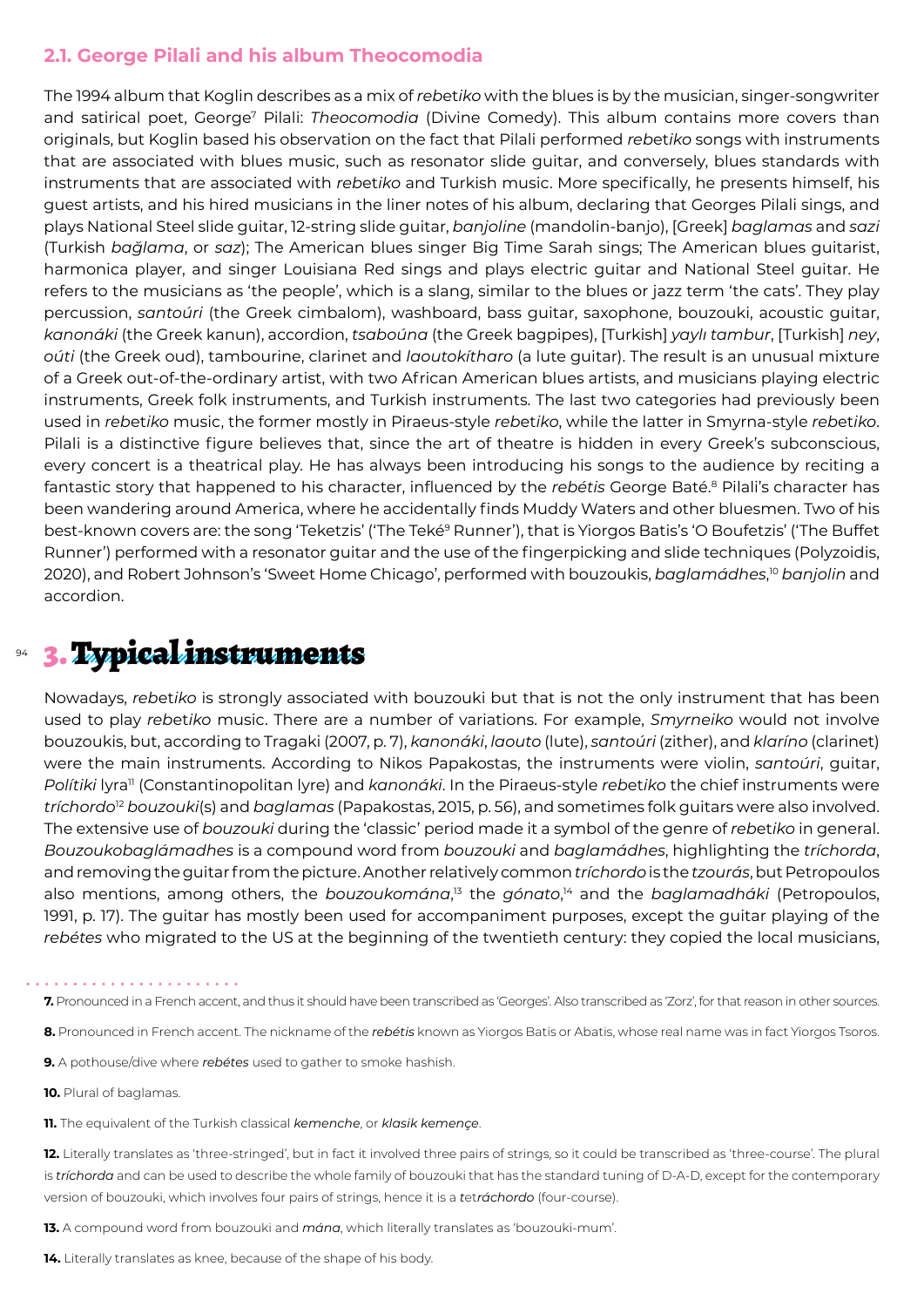adapting it to their own style, so they could make a living. Many rescued pictures of the 'classic' *reb*et*iko* era reveal that the majority of *rebétes*, either known or unknown, hold *trichorda* of various shapes and sizes. Similarly, pictures of the country (or folk, or downhome) bluesmen hold acoustic guitars, and the fingerstyle was the predominant technique. Until today, regardless of the transition from the acoustic to the electric blues, the guitar remains the main instrument to play blues music. Nevertheless, musicians of both traditions experimented with other instruments, and some of them built their own DIY instruments out of necessity. For instance, in his recent digital art anthology, Spyros Dimitropoulos illustrates how *rebétes* would convert mandolins into bouzoukis, or more specifically, to what they would call a *mandolo-bouzouko* (mandolabouzouki) or a *miso-bouzouko* (half-bouzouki) (2020). Since the mandolin was not banned, because it was associated with serenades and other Western European styles, it would be easier to find than a bouzouki. So, the mandolin's neck would be replaced with a longer one, and the converted instrument would imitate the bouzouki, as seen in Figure 2.1.1.



▶ Figure 2.1.1. - Conversion of a mandolin into a *mandolo-bouzouko* or *miso-bouzouko*

Source: 24grammata publications

### **3.1. Similarities between the (DIY) instruments of rebetiko and blues**

While both cultures use instruments with similar characteristics, each has a distinct musical approach: due to the use of fretted instruments, *rebétes* have adapted the Turkish *makam* and the Byzantine *echos* to the equally tempered *dromoi* (lit. roads), although the singers maintain the microtonal melismata. By contrast, bluesmen incorporated string bendings and used the bottleneck to reach the "in-between" notes that were later described as 'blue notes'.

Apart from the fretted *trichorda*, and the acoustic and electric guitars, both *rebétes* and bluesmen have used the banjo. A rare picture of the famous *reb*et*iko* and *laïkó* songwriter and *bouzoukist*, Vassilis Tsitsanis (1915- 1984), portrays him performing with a banjo (Petropoulos, 1983, p. 535).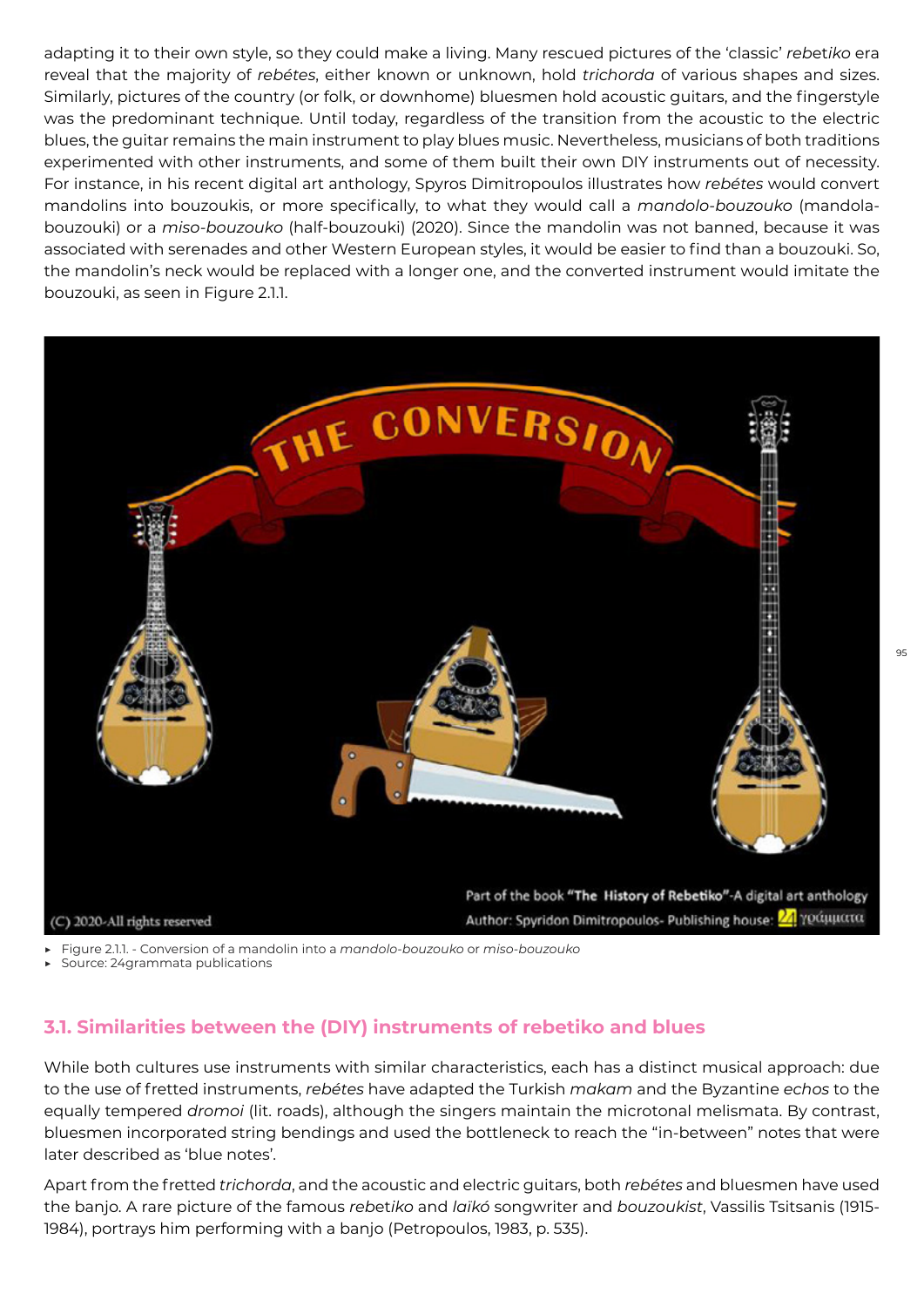

- ▶ Figure 2.1.2. Another rare picture of Tsitsanis playing the banjo
- Source: Petropoulos (1983: 535)

The blues musician Gus Cannon (1883-1979), also known as Banjo Joe, was using a knife blade as a slide on his banjo. The predecessor of the twentieth-century banjo was a fretless instrument. Comparably, some of *reb*et*iko* musicians who used to live in Anatolia were familiar with an analogous Turkish instrument, the *çümbüş*, which has a spunaluminum resonator bowl and skin soundboard. This is typically a fretless instrument, but other versions are crafted, such as the *mando-çümbüş* (Figure 2.1.3.) and the *çümbüş saz*. The *reb*et*iko*15 oud player Agapios Tomboulis<sup>16</sup> (1891-1965) appears in photographs holding different versions of *çümbüş*  (Petropoulos, 1983, pp. 353, 361, 367, 374-375).

96

Petropoulos states that in prison, *rebétes* would build instruments that resembled the baglamas or even the bouzouki, out of tinny boxes, cans, pumpkins, and logs (Petropoulos, 1991, pp. 35-36). Likewise, bluesmen would build diddley bows, cigar box guitars, tin can guitars, frying pan banjos, unitars (one stringed guitars), and various other instruments made of cans, some of which have come to be called 'canjos'. This has inspired a new wave of enthusiasts, both in Greece and the US, who still experiment with crafting such instruments, by using cans of beer, instant coffee, spam, soft drinks, and tobacco, as well as cookies tins. An example of a tobacco can monochord can be seen in Figure 2.1.4. This idea has led to more professional outcomes, such as the Bohemian Guitars that build oil can guitars, which, according to their website are "inspired by South African street musicians"17. Oil cans have been used by some Greek luthiers and enthusiasts, too, to build oil can *tríchorda*. An obvious aesthetic difference is the use of motor oil cans from the US luthiers, and the use of consumable olive oil cans from the Greeks. Other Greek craftsmen have been experimenting with cigar box guitars, and in the recent years there have been efforts to build cigar box *tríchorda*, and especially *tzourádhes*. 18 Finally, some Greek enthusiasts have crafted *tríchorda* out of coconuts and turtle shells. These modern approaches, though, are based on stories, and pictures of instruments of the 'classic' *reb*et*iko* era.



▶ Figure 2.1.3. - A Turkish *mando-çümbüş*, purchased from Istanbul in 2006

▶ Source: the author

**<sup>15.</sup>** Besides *reb*et*iko*, he played Greek, Armenian, Turkish, and Jewish folk music.

**<sup>16.</sup>** Also known by his Turkish name Hagop Stambulyan.

**<sup>17.</sup>** Available at: *https://www.bohemianguitars.com*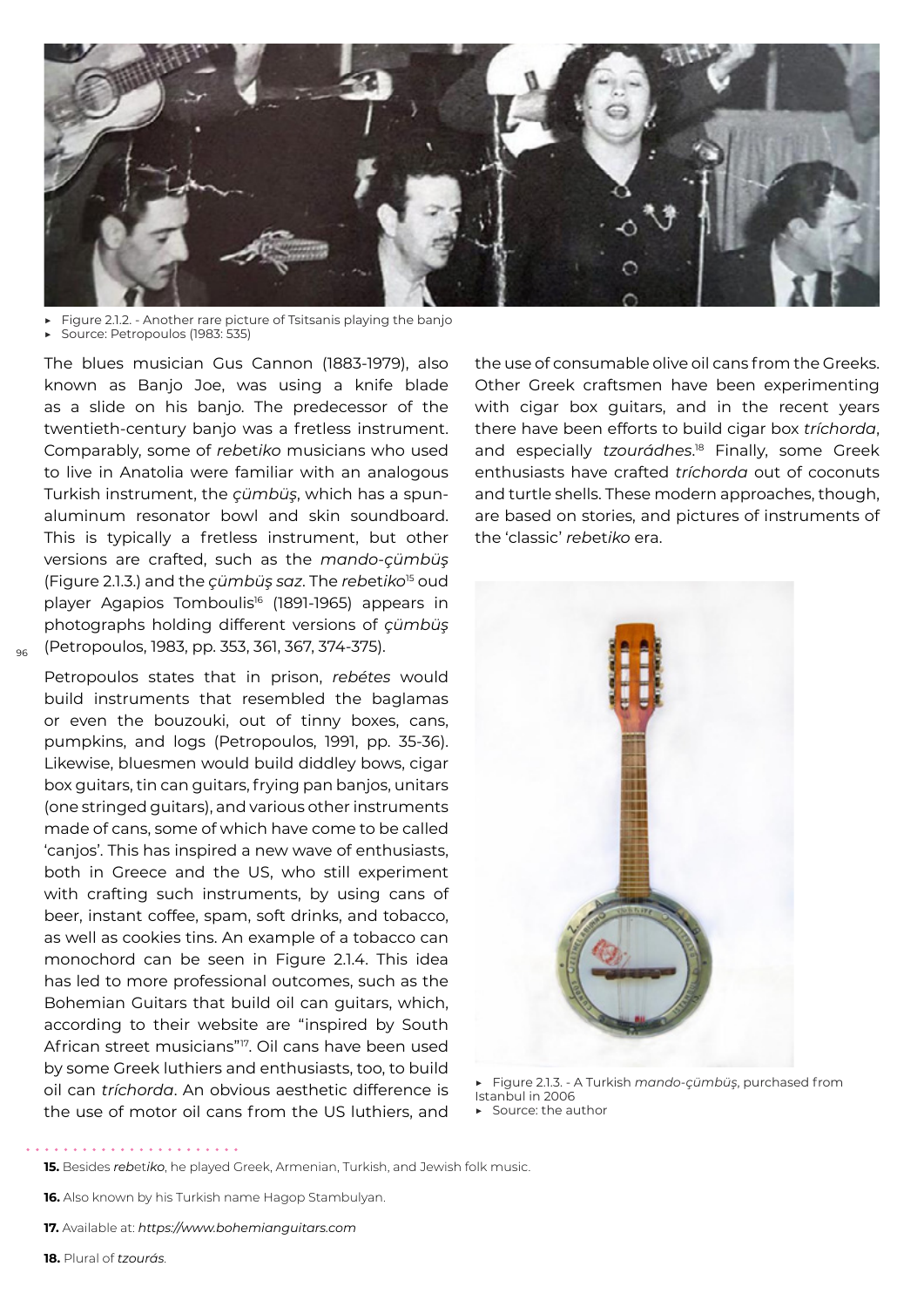

▶ Figure 2.1.4*.* - Single-stringed tobacco canjo, purchased online in 2020

Source: the author

Lastly, *rebétes*, or even people from the audience of a taverna, would play what Petropoulos called 'noninstruments' or 'instruments-like', including the *kombolói* (worry beads), the spoons, the gas tank, and the broom (Petropoulos, 1991, p. 32). Savvopoulos has devoted a whole chapter in his latest book to the *kombolói* and a similar object that involves fewer beads, the *begléri* (Savvopoulos, 2019, pp. 88-104). Both Petropoulos and Savvopoulos describe the 'potirokombolói'<sup>19</sup> that is essentially the rubbing of the lip of a drinking glass against a *kombolói* that is suspended from a button of the performer's shirt or jacket. Similar ideas can be noticed in jug bands that used to play with the jug, the washboard, the spoons, the stovepipe, and the washtub bass. Early jug bands, like Gus Cannon's band, consisted of African Americans who played blues and jazz (Charters, 1963; Oliver, 2013).

#### **3.2. Common characteristics of the American cigar box guitars and the Greek tríchorda**

A cigar box *tzourás*, with a slide attached, which was received as a birthday present (Figure 2.1.5), made apparent other analogies between the American cigar box guitars and the Greek *tzourás*. *Tzourádhes* are typically tuned D3D4-A3A3-D4D4, however the maker of this instrument decided to build it with three single strings. In addition, even though the neck is fretted, and has the scale length (58 cm) of a slightly smaller *tzourás*, 20 it is set up with an A2-E3-A3 tuning, which is one octave below the typical 'Open A' American cigar box guitar tuning.21.

Taking these developments into consideration, three commonalities can already be observed between the Greek *tzourádes*, or preferably the *tríchorda*, and the cigar box guitars: their standard tunings are identical, in the sense that they maintain the same intervallic relationship between the strings. Alternative tunings have been used in both (families of) instruments. More specifically, cigar box guitars can be tuned D3-A3-D4 ('Open D'), which is identical to the standard *tríchorda* tuning, without having double strings; E3-B3-E4 ('Open E') and G3-D4-G4 ('Open G') follow the same principle; F#3-B3-D#4 ('Open B'), G3-B3-E4 ('Guitar tuning'), E3- B3-F#4 ('Fifths'), A3-E4-G4 ('Jazz tuning'), A3-D4-G4 ('Classical tuning'), and A3-E4-F4 ('A6'), have been used in different ways<sup>22</sup>.

The alternative tunings of *tríchorda* are called *douzénia*. <sup>23</sup> Stavros Kourousis has documented six *douzénia*: the Open, which is either a D-D-D, or a D-G-G; the *Karadouzéni* (black tuning), which is D-G-A; the *Syrianó* (of

**19.** A compound word from *potíri* (drinking glass) and *kombolói*.

**21.** Others include the standard E3-B3-E4, and the G3-D4-G3 ('Open G').

**22.**Available at: *https://www.cigarboxguitar.com/knowledge-base/category/tunings-and-strings/*; *https://www.roadiemusic.com/blog/ five-alternate-tunings-for-the-3-string-cigar-box-guitar/*; *https://beginnercbg.com/9-different-tunings-for-a-cigar-box-guitar/*.

**23.** Plural of *douzéni*. From the Turkish word *düzen*. The word has also been used for the desire to have fun, and the elation while experiencing a peak of enjoyment and excitement.

97

**<sup>20.</sup>** *Tzourádhes* come in various sizes, so there is no standard scale length. 60 cm can be considered as an average scale length, although I own a *tzourás* with a scale length of 62.5 cm.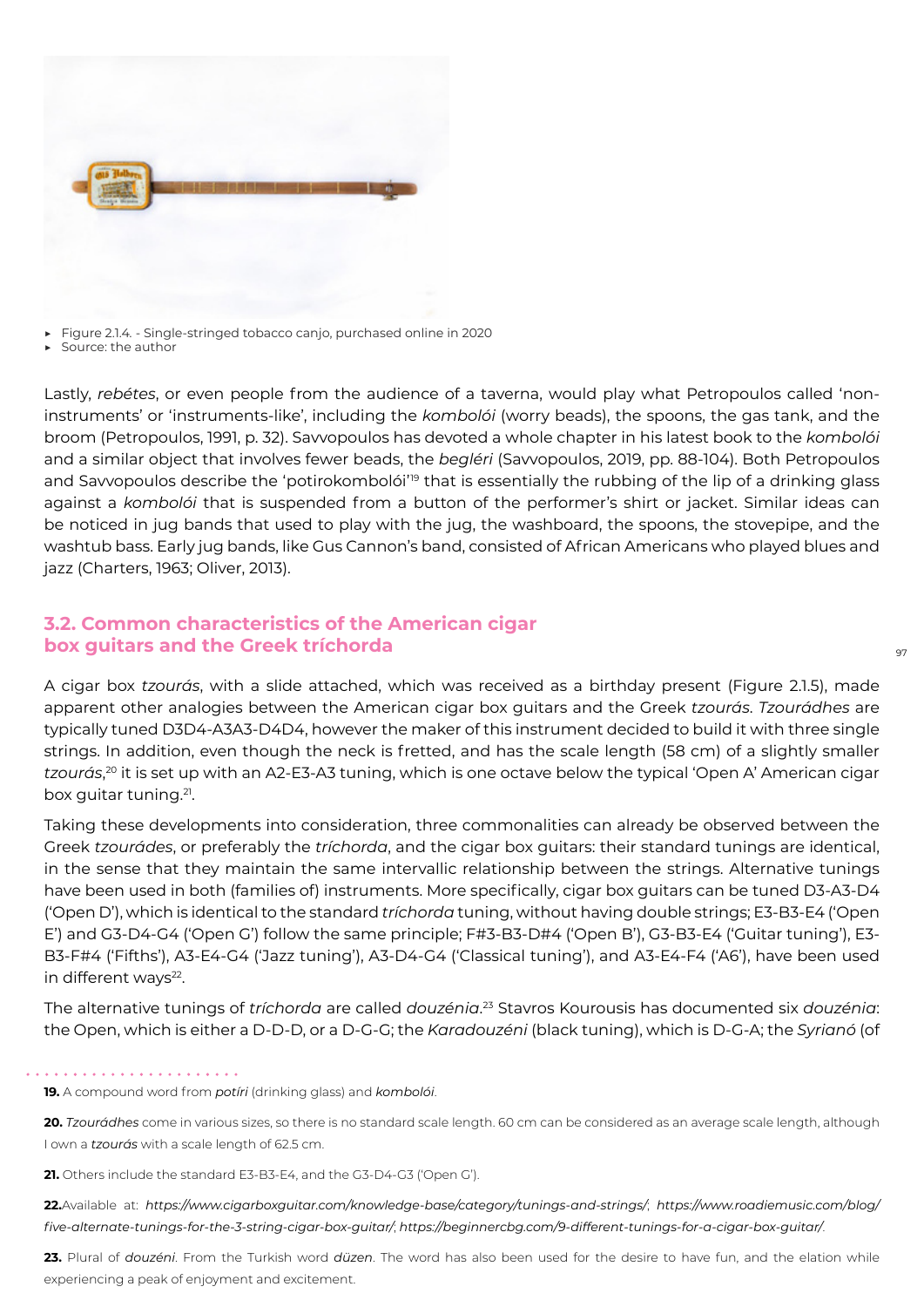Syros island), which is D-G-A#; the *Arabién*, which is D-G-B; one of unknown name, which is D-G-C; and the *Ísio* (straight), which is D-G-D (Kourousis, 2006). It is noticeable that *rebétes* have always had D as the starting point, as it is the lowest string. However, the *Arabién* is an open G major triad, so theoretically it can be used in the way bluesmen have been using the 'Open B' tuning. The third similarity is that both *tríchorda* and cigar box guitars come in various sizes. Besides Petropoulos's references to unusual names of *tríchorda*, luthiers and enthusiasts still use or create compound words for new sizes, such as *tzourobaglamás*, which is smaller than a *tzourás*, but larger than a baglamas.



Figure 2.1.5. - A cigar box tzourás, crafted in Athens by a hobbyist luthier

▶ Source: the author

The last corresponding phenomenon between the two cultures is the addition of extra strings: a pair of strings was added to the *tríchordo* bouzouki, which has been abandoned by contemporary players, and the 'modern' *t*et*ráchordo* bouzouki is typically tuned C-F-A-D, just like the four high strings of a guitar but tuned a whole step below, which benefits virtuosity. The four-course bouzouki has earned its position in Greek pop and *laïkó*-pop, whereas the *tríchorda* are mostly used by revivalists, purists, tribute bands, and singersongwriters who experiment with different genres. The three-stringed and four-stringed cigar box guitars were a solution for African Americans living in poverty (Pretty, 2016), since the middle of the nineteenth century (Mawajdeh, 2016). When these blues musicians could afford a 'real' guitar, they abandoned the cigar box guitars for the acoustic guitars, which were then replaced by electric guitars.

### 4. Original compositions

The intention was not only to bridge the *reb*et*iko* to the blues, but also the 'old' to the 'new'. Therefore, both acoustic and electric instruments were placed together in the same mix. Analysis of the decisions taken during the creative process of writing and recording: the song 'Uncannily Alike' (2018) was co-written by Ioannis Sakketos, and released by *Sakké ConQuéso*; and the song 'Dear John' (2017), the idea of which was captured later than 'Uncannily Alike' but released earlier under the pseudonym *Nassos Conqueso*.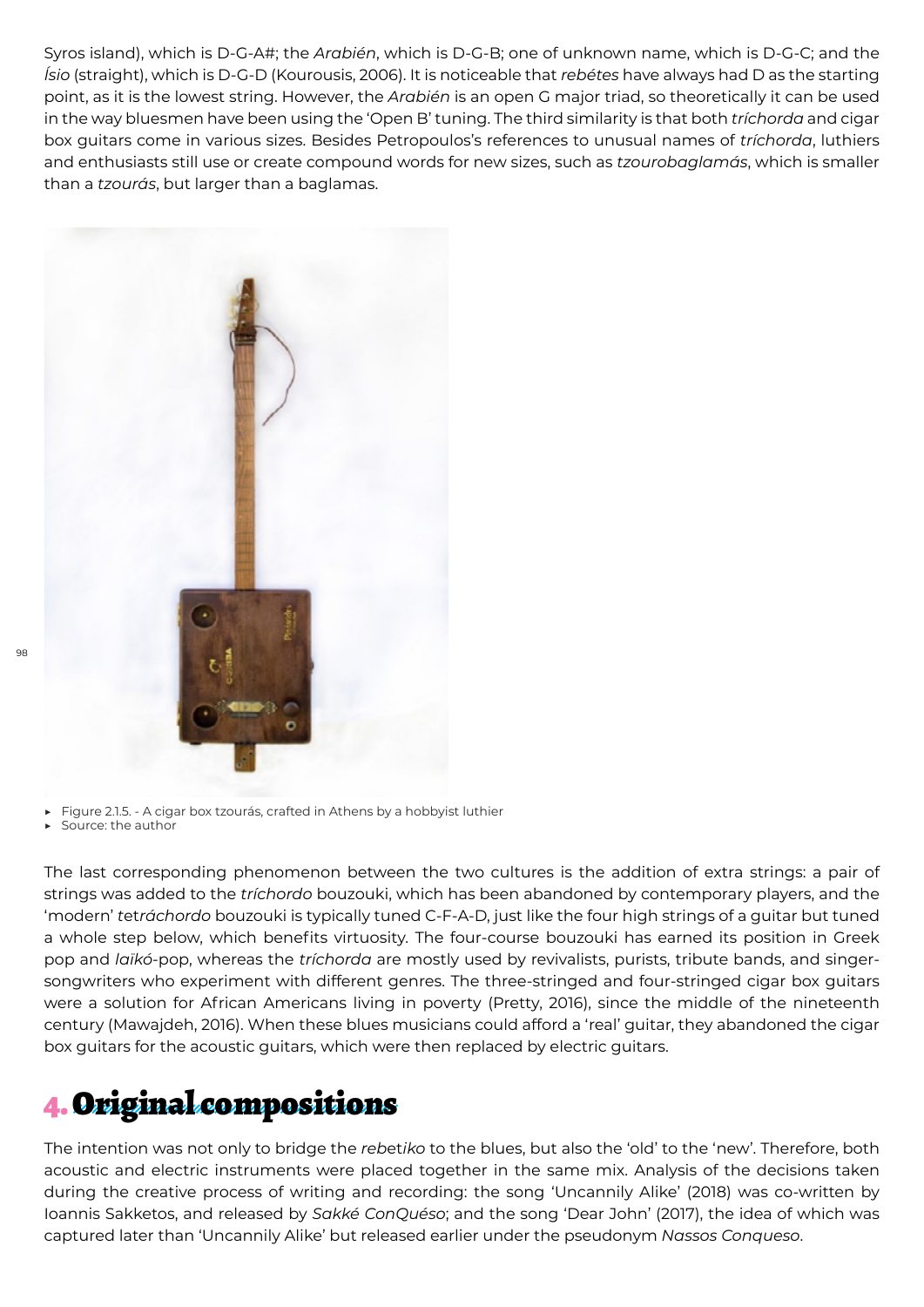#### **4.1. 'Uncannily Alike'**

'Uncannily Alike' might be described as a DIY song considering it was self-produced by the two creators, including the songwriting process, recorded performances, recording engineering, sound mixing, comical artwork, and the independent release. The instrumentation comprises a drum kit, electric bass, and electric guitars, a modified bouzouki, a slightly unorthodox *tzourás*, and a Cretan olive oil can baglamas (Figure 2.1.6.).



Figure 2.1.6. - Cretan olive oil can baglamas, purchased from a Greek luthier in 2015

Source: the author

Owing to the predominance of stringed instruments within the ensemble, they are used sparingly in some parts of the song, similarly in 'Dear John'. The improvised jam sessions that occur after each chorus allow the unusual timbral characteristics to come to the fore<sup>24</sup>. The tools that generated the two blended calls-andresponses are the combination of a twelve-bar blues progression with dominant seventh and altered chords, on a 9/4 *zeibékikos*25 rhythm, with the use of *reb*et*iko dromoi* and the blues scale on *tríchorda* and electric guitars. In the first call-and-response, the *tríchordo* bouzouki makes the calls, and an electric Telecaster responds, while in the second, the *tríchordo tzourás* calls and an electric Stratocaster responds. The scales were mixed throughout the improvisation and some characteristic techniques of one instrument were applied to the other, such as playing vertically the blues scale on the *tzourás*, sliding to the 'blue' note, and resolving it to the previous note of the scale. The electric guitar overused tremolo picking, a technique that is not completely unknown to guitarists, however it is essential for *tríchorda* players.

**<sup>24.</sup>** See https://sakkeconqueso.bandcamp.com/track/uncannily-alike

**<sup>25.</sup>** A very popular *reb*et*iko* dance in 9/4, divided into 4/4+5/4. Sometimes appears in the bibliography in 9/8, but essentially represents the same thing. *Rebétes* communicate in dances rather than plain rhythms.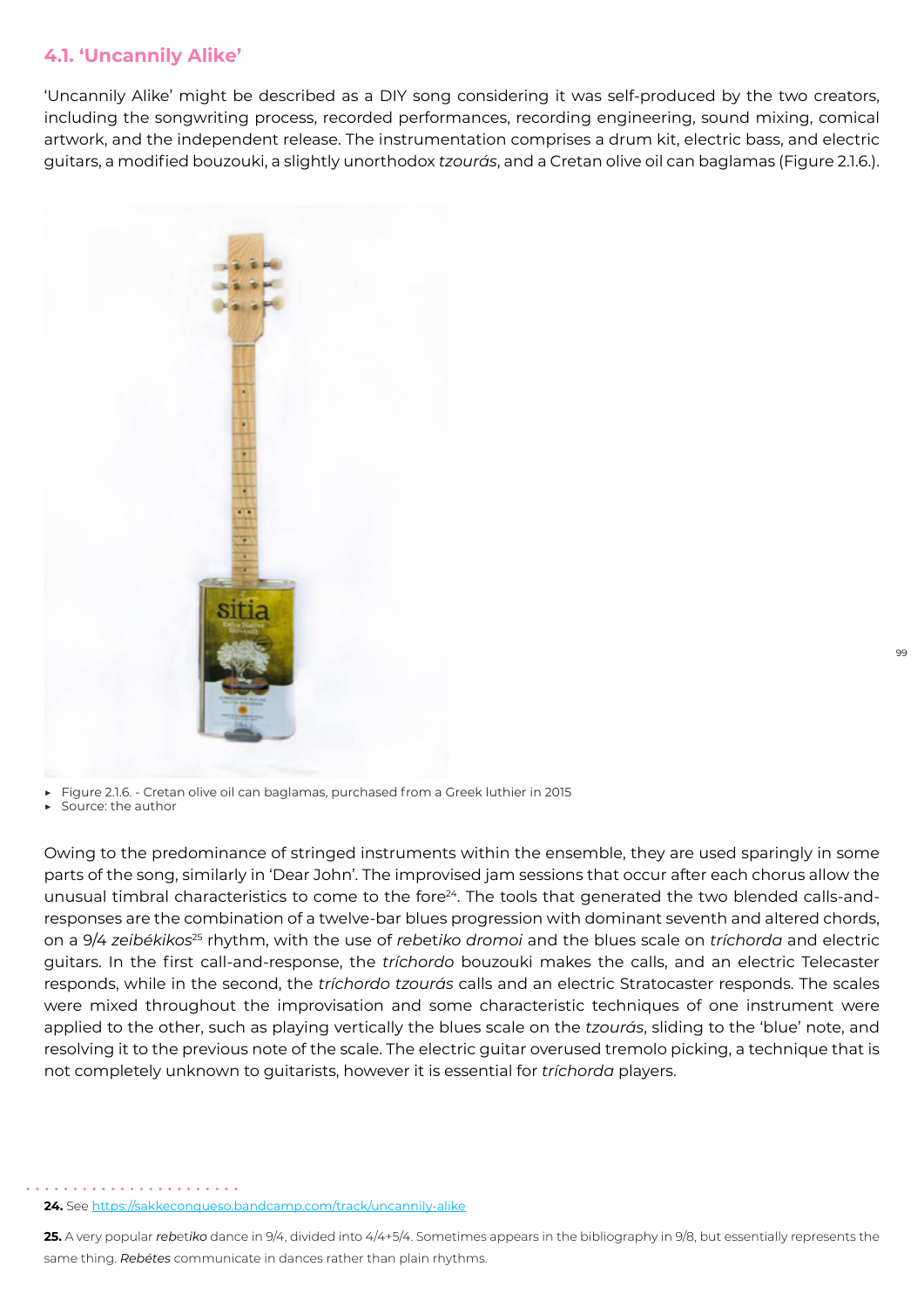#### **4.2. 'Dear John'**

Similar instrumentation and analogous experimentation have been undertaken in this song. While 'Dear John' explores similar instrumentation and experimentation, the song was recorded in a professional highend studio, with hired session musicians who had been provided with a fully arranged home recording of the piece so they could learn their parts in advance. The song combines a twelve-bar blues progression with dominant seventh and altered chords, on a 6/8 rhythm that modulates to 3/4 in every chorus, and then goes back to 6/8 in each verse, with the use of the blues scale and the *Hijazkar*26 *dromos*, played on electric guitars and *tríchorda*, and sung by a former blues female singer<sup>27</sup>. The track includes two improvised solos, one performed by a musician with a background in Western music, the other with a background in *reb*et*iko* music. A question that has always perplexed me is 'Why do bouzouki players never use a slide?'. So, the introduction to the song provided the ideal opportunity to use a glass slide on the olive oil can baglamas (Figure 2.1.6.), to play a chromatic line that resembles a blues turnaround. Coincidentally, during a personal discussion with Pilali, he mentioned that, while jamming with friends, he had tried using a metal slide on a *baglamas*, 'just for laughs'. Combining distinctive elements of the two genres in this way, produces a unique but simultaneously older, lower-quality sound that has the effect of a non-phonographic imperfection (Harper, 2014). The *tzourás* was used to accompany the singer during the bluesish verses, whereas an archtop guitar and a '52 Telecaster were comping during the *reb*et*iko*-*ish chori*. The improvisers had been guided to incorporate both scales within their solos. The guitarist had been asked to use tremolo picking, a typical technique on *tríchorda*, and the *bouzoukist* had been instructed to incorporate some string bendings, practically an unthinkable technique on *tríchorda*, on his custom *tríchordo* bouzouki. The singer – a prolific singer-songwriter of dark pop – asked for permission to change bits of the blues melody in the verses if it felt better, which was granted. Nonetheless, she sang the chorus exactly as it was in the demo.

### 5. Conclusion

 $^{100}$  across continents, and their use to create experimental cross-cultural songs. Together, these commonalities To review, the research demonstrated the role of Georges Pilali, the similar properties of the instruments only account for a small proportion of the aspects that constitute the common ground between *reb*et*iko* and the blues. Moreover, it must be acknowledged that some commonalities between the DIY instruments of the two cultures can be spotted in other parts of the world. Yet, the cultural blending of *reb*et*iko* and blues has been established by the thematic marriages of the two styles by Georges Pilali, given that he has borrowed codes that cross geographical and cultural boundaries. His approach, in combination with elements of Pavlos Sidiropoulos's, and Stelios Vamvakaris's with Louisiana Red's recordings, alongside some personal ideas and observations, have become the basic ingredients for the creation of the transcultural songs 'Dear John' and 'Uncannily Alike'. Other features that contributed to this blending, such as the choice of song structures, the selected lyric themes, and the use of technology and production decisions, may be of great significance but lie outside the scope of this paper. Further experimentation would not necessarily involve different instrumentations, as this has been demonstrated by Pilali, although different combinations can be achieved by mixing, for example, Turkish instruments with electric guitars and drums. Since there is a large list of *reb*et*iko dromoi*, my focus has been put on, but not limited to blending different *dromoi* that usually belong to the same family, with the blues scale(s) to explore their emotional effects. Similarly, emphasis has also been placed on creating the feeling of instability, a 'drunk' feel, as it has been described by young performers, by creating additional mixed metres, such as a 4/4 quintuplet swing with 5/4 Greek folk dance rhythm, or even 9/8 *Karsilamás* with 7/8 *Kalamatianós* to create the illusion of two bars of 4/4 with a misplaced quaver note. Notwithstanding, the release of such pieces of music still becomes the subject of debate between *reb*et*iko* purists, and it usually brings back into the limelight the albums by Pilali, Sidiropoulos, Vamvakaris and Red, and others.

**Acknowledgements:** The author would like to thank Amanda Bayley, Ioannis Sakketos, Spyridon Dimitropoulos, 24grammata publications, and Dimitra Mitropoulou.

**Funding:** This work was supported by the Bath Spa University.

**<sup>26.</sup>** Also transcribed as *Hitzazkar*. The D *Hijazkar dromos* consists of the notes D E♭ F# G A B♭ C# D.